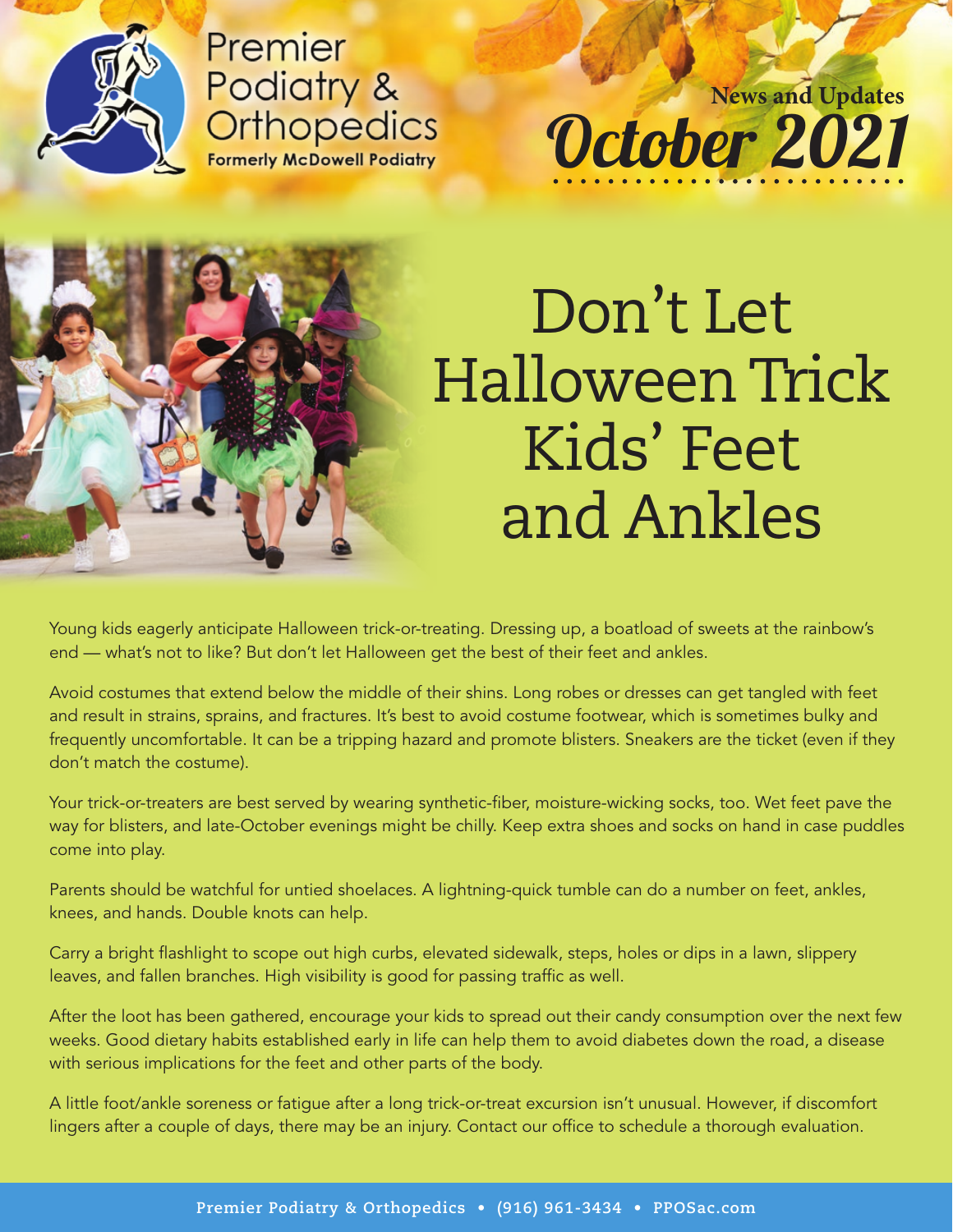### When Joints Have a Breakdown

Osteoarthritis is a degenerative joint disease characterized by the breakdown of cartilage in one or more joints. Cartilage is connective tissue at the ends of joint bones that protects and cushions them during movement — it prevents bone-on-bone grinding.

In the course of a lifetime, the typical person will walk over 100,000 miles, or four times the circumference of the earth. That's a lot of wear and tear on feet and ankles, which is why older Americans are most vulnerable to osteoarthritis.

Those who suffer significant injuries to joints earlier in life are at higher risk, too ... and might develop osteoarthritis prior to reaching their golden years. People with flat feet or high arches are also more susceptible, since those conditions direct excessive stress onto joints. The big-toe area, midfoot, and ankle are prime targets.

Osteoarthritis is marked by joint pain and inflammation, as well as stiffness, swelling, and limited range of motion, which is bound to affect walking and other activities to some degree. It's frequently even more of a jolt after waking in the morning or other long periods of inactivity. Some people also develop a bony protrusion (spur) at an affected joint, prompting blister or callus formation.

Early-stage osteoarthritis can be managed with conservative measures. Braces, custom orthotics, physical therapy, low-impact exercises, cortisone injections, immobilization, and medication (over-the-counter or prescription) often prove beneficial.

Surgery might be the only option available to ease pain and improve function for those who delay a podiatric exam until the disease hits an advanced stage.

Any persistent foot or ankle pain warrants an appointment at our office. The earlier we see you, the more manageable/ treatable your condition will be.

#### Mark Your Calendars

- Oct. 1 World Smile Day: The giant armadillo is the land mammal with the most teeth — 74.
- Oct. 6 Garlic-Lovers Day: Garlic helps regulate blood pressure and is closely related to lilies.
- Oct. 11 Columbus Day: Columbus made four trips to the New World: 1492, 1493, 1498, 1502.
- Oct. 15 Boss's Day: Bruce Springsteen holds the mark for longest U.S. concert: 4 hrs. 4 mins.
- Oct. 16 Sweetest Day: Original intent of this day was to bring joy to the underprivileged.
- Oct. 25 National Art Day: van Gogh painted 900+ paintings but sold only one in his lifetime.
- Oct. 31 Halloween: Halloween's Michael Myers' face covering was a William Shatner mask.

2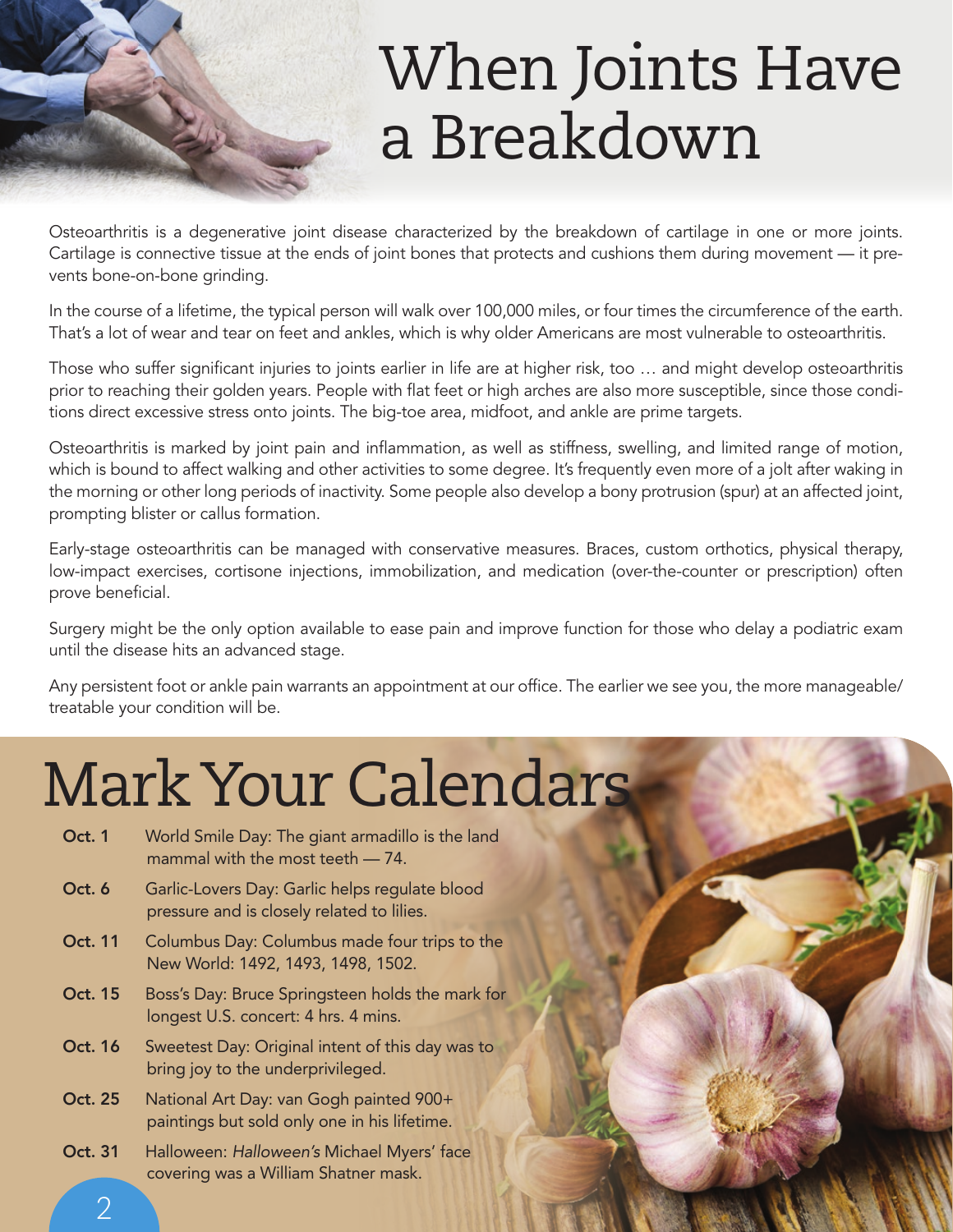## What Type Was Dracula's Favorite?

There are four major blood groups: A, B, AB, and O. When the Rh (Rhesus) factor gets thrown in, indicated by the (+) or (-), the number of blood types is eight. Blood types come to prominence with transfusions, which take place every two seconds in the United States, according to American Red Cross data.

Transfused blood needs to be compatible with your own blood to prevent major, potentially life-threatening complications. Red blood cell antigens, antibodies, and lack thereof all play a role. (See www.communityblood.org/ resources/about-blood/blood-type-compatibility for the permutations.)

Blood-type highlights include:

- The most coveted blood donors have type O-, which can be successfully transfused into anyone.
- Those with type O- (9 percent) can only receive type O- blood. Some people donate blood to themselves for future emergency situations (autologous blood donation).
- Type AB+ persons can receive blood of all types.
- More people have O+ blood than any other type (39) percent).

Blood-type information can be important for reasons other than transfusions. For instance, the ABO gene present in type A, B, and AB blood can elevate one's risk of coronary artery disease. Those with type A, B, or AB blood have an 82 percent greater risk of developing cognition and memory problems than type-O people. Certain blood types heighten the risk of various cancers as well.

However, some blood types increase resistance to particular diseases. For example, type O is a tougher foe for malaria, thanks to evolutionary factors.

You can't change your blood type, but a healthy diet, daily exercise, reducing stress, eliminating smoking, moderating alcohol intake, getting enough shut-eye, and annual physicals will move the math in a favorable direction.





### French Bread Pizza Mummies

Yield: 4 servings; prep time: 5 mins.; cook time: 10 mins.; total time: 15 mins..

These easy-to-make French bread pizzas will elicit smiles from kids and grown-ups alike. And they taste good, too.

#### Ingredients

- 8-oz. whole-wheat French bread baguette
- 1 cup marinara sauce
- 8 black olive slices (from 2 olives)
- 4 slices (.75 oz. each) mozzarella cheese

#### **Directions**

- 1. Preheat oven to 425°F.
- 2. Cut the bread in half lengthwise, then cut each half crosswise in 2 pieces to give you 4 pieces total.
- 3. Place the bread cut-side-up on a baking sheet. Spread 1/4 cup of marinara sauce on each piece.
- 4. Place 2 slices of olives on each pizza to make eyes. Randomly lay out mummy cheese strips over the sauce. Bake on the center rack until the cheese is melted and bubbling, and the bread is crisp (about 8 minutes).

Recipe courtesy of www.skinnytaste.com.